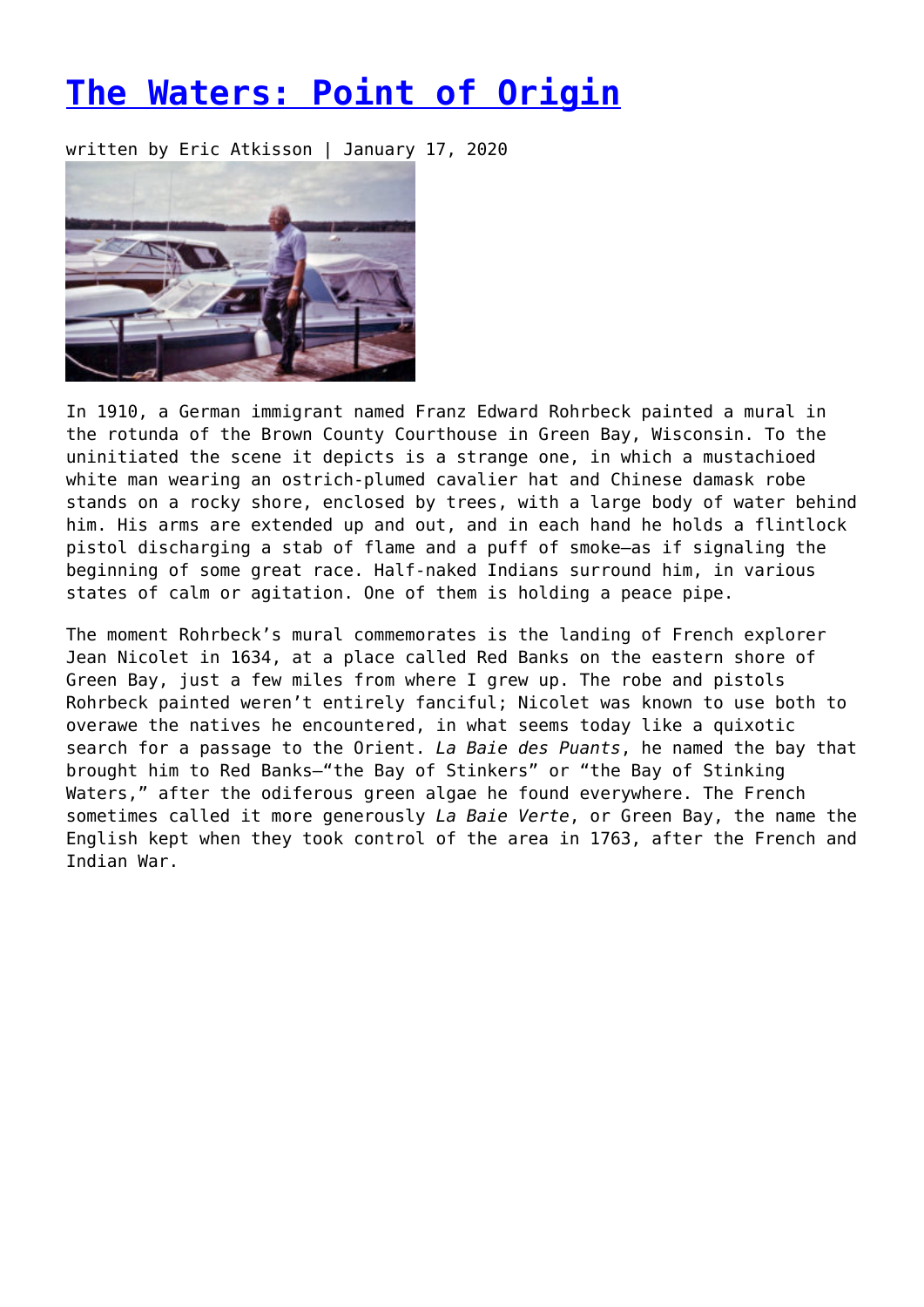

A short distance south of Red Banks down Nicolet Drive—one of many things in the City of Green Bay later named after the explorer, including an elementary school, a park, and a bank—the road intersects with East Shore Drive. On a cold day in the winter of 1982-83, a blue Chevy station wagon heading north turned left at that intersection. My father was at the wheel. He pulled a cigarette from the pack of Winstons in his coat and lit it with one eye on the road. The smoke he exhaled mingled with the steam of our breaths in the car. When he wasn't tapping it above the ashtray the Winston dangled from his lips, his voice a tight mumble, or sat poised between the index and middle finger of his right hand, resting on the wheel. Minor feats, these seemed to me, at 10 years old. Dad—41 when I was born—was now overweight and balding, with wispy hair as white as the hard snow on the ground outside. People sometimes asked if he was my grandfather.

The route that day took us west, with the trees of the wildlife sanctuary on our left and to our right, visible in the passing intervals between houses, the frozen bay. A low barrier of rocks ran along the shore. Out beyond those rocks, off places like Point Sable and Suamico, there were wooden shacks and snowmobiles on the ice, even a few small cars. The men in those shacks would have been listening to radios, cooking bratwurst, and drinking beer while they fished through deep holes bored in the ice.

We passed the entrance to Bay Beach Amusement Park, where rides like The Scrambler were closed, tarped over, smothered in snow. In 1934, only a year and a half into his first term as president, Franklin Delano Roosevelt stood at a podium there and commemorated the 300th anniversary of Nicolet's landing with a short speech, praising the state's early pioneers who, he rhapsodized, "were driven by deep desire to find not alone security, but also enlarged opportunity for themselves and their children."

We took a right, and from there it was a short drive through an industrial neighborhood of low warehouses and cracked, uneven parking lots before we arrived at our destination: a marina at the mouth of the Fox River. Here, awaiting us, was a sight Nicolet and his Winnebago guides could never have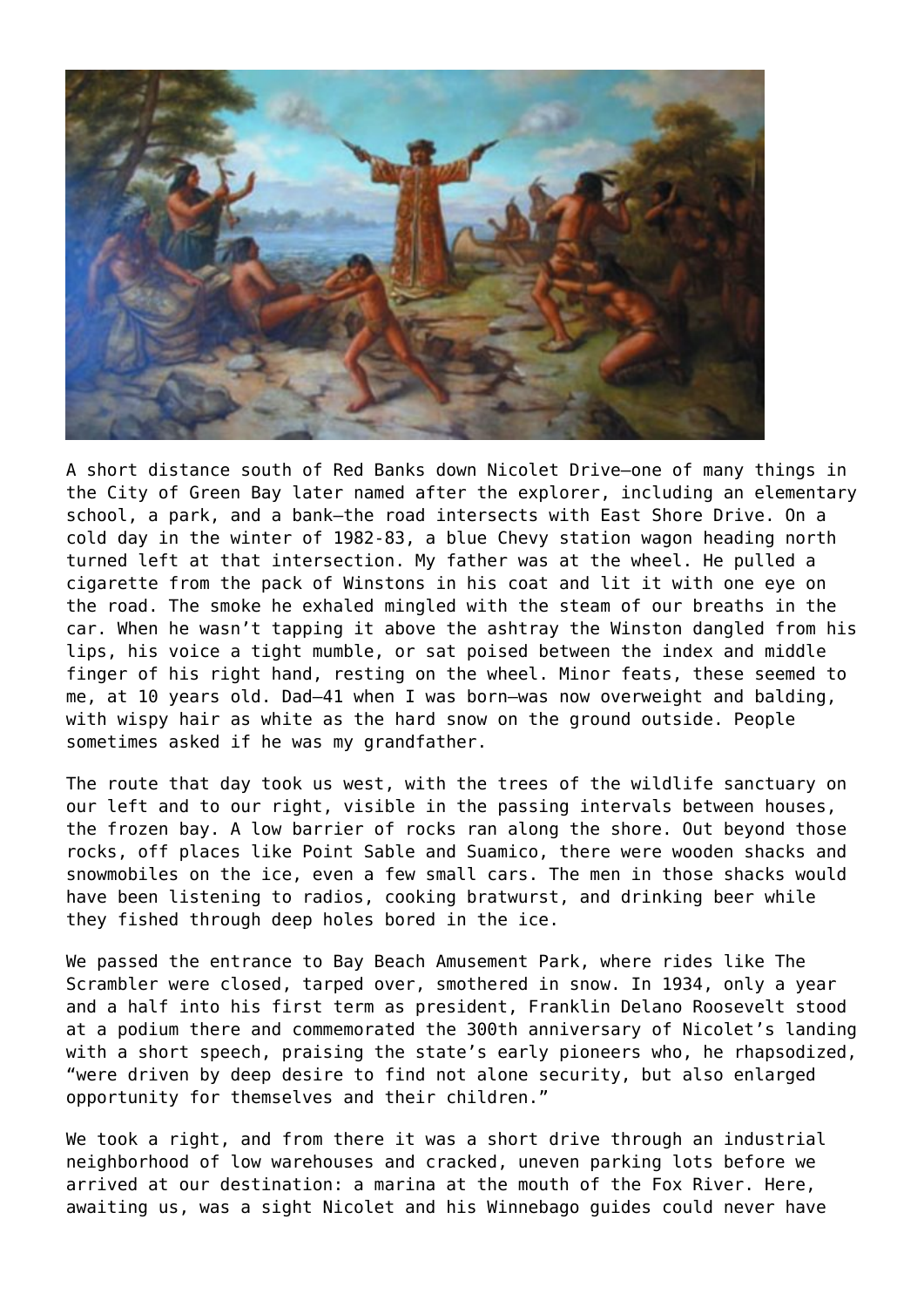<span id="page-2-0"></span>imagined when they paddled by almost 350 years earlier, in search of that elusive passage to the Orient: the Tower Drive Bridge $\frac{1}{n}$ , more than a mile and a half long and 120 feet above the water at its peak. It was only a year and a half old that day when Dad and I stood near its cold shadow at the marina. After Lambeau Field, it was already the city's most distinctive landmark.

\* \* \*

When people ask me where I'm from, I often hesitate. To say Houston, Texas, where I was born and lived the first three years of my life, would be to imply a stronger connection to the city than I really have. I am not *from* Houston in the larger, more meaningful sense of the word—evoking a sense of belonging to, or sentimental identity with, a particular place—people seem to have in mind when they ask the question, so laden with expectations and implications, "Where are you from?"

And yet, perversely, when I lived in Green Bay I never hesitated to say that I was from Houston. *Not* being from Green Bay or even from Wisconsin made me different somehow, special, at least in my own eyes. During grade school I even owned a Houston Oilers helmet and jersey, which must have amused the adults in my life to no end. I was too small and skinny to ever play football and had no real interest in sports—a serious character flaw in a town where the green-and-gold G was everywhere, like the graven image of some pagan god.

My father's profession was another source of difference, or *otherness*. When I was about four a friend's dad once asked me what mine did for a living. "He's a doctor," I told him. "A doctor of what?" he asked. "A doctor of letters," I replied. This other dad laughed. Many of the fathers worked in agriculture, as he did, or at the paper mills; toilet paper being the city's biggest export. Mine was the chair of an academic department at the University of Wisconsin – Green Bay, just a short drive up Nicolet Drive toward Red Banks; his job was the "enlarged opportunity" that brought us north from Houston, when I was three. I was a professor's kid in a blue-collar football town.

It was also a hard-drinking town. Over the years I often heard others proudly boast that Wisconsin had more bars per capita than any other state and that Green Bay had more bars per capita than any city in Wisconsin. It could have been true. I never verified it at the time, but a casual internet search today confirms that Wisconsin does indeed have more bars per capita than any other state—*after* North Dakota and Montana.

\* \* \*

Turn your right hand palm up and thumb out and you're looking at a rough map of Wisconsin. The empty space between your index finger and thumb is the Bay of Green Bay, and the lowest point of that space, where the finger and thumb form an angle of about 45 degrees, is the mouth of the Fox River and the city marina where Dad and I had just parked that cold day in the winter of 1982-83. It was a deserted place; by all indications we were the first to set foot there in days.

I followed him along a row of large boats resting on thick, wooden cradles,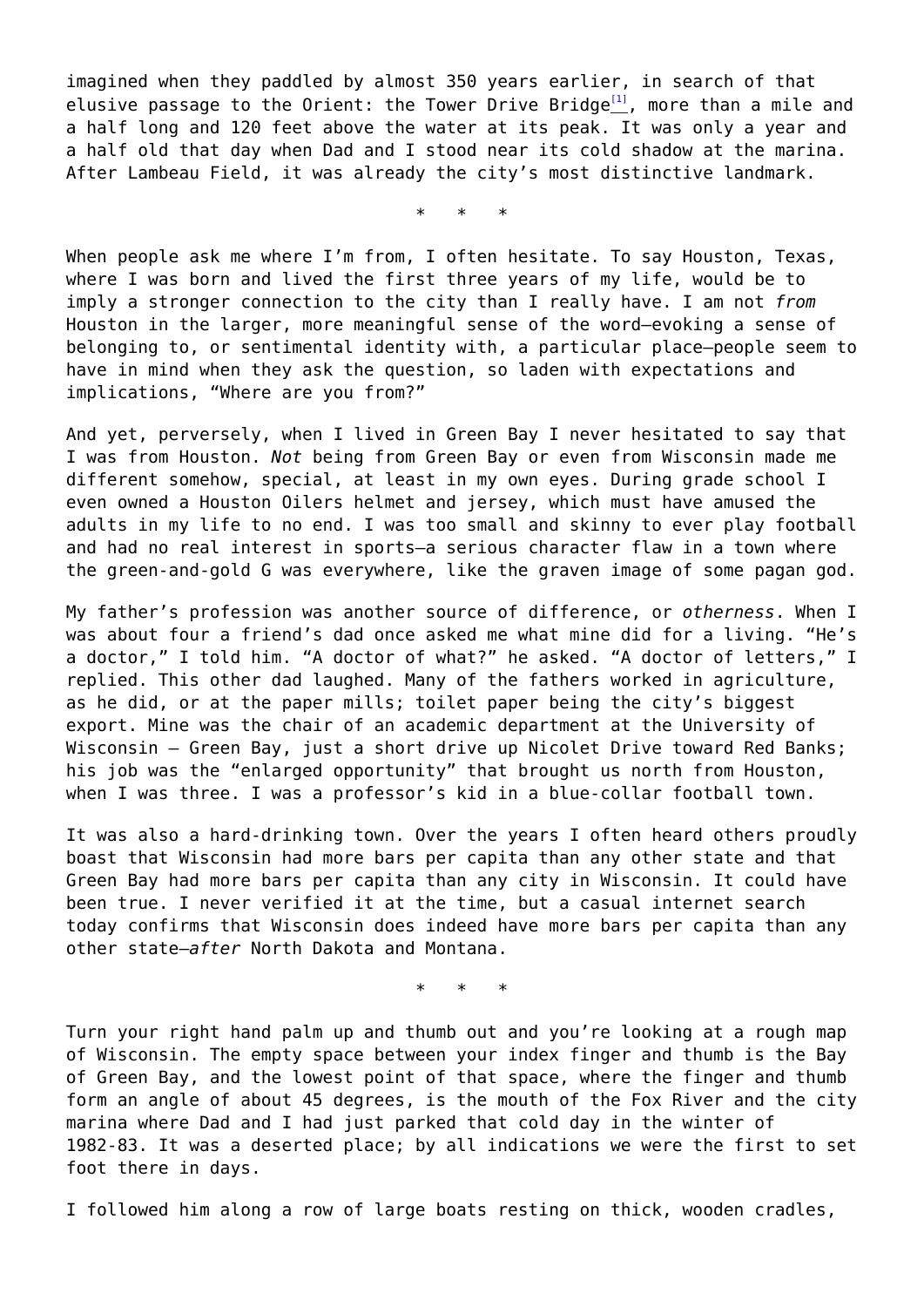their bows pointed inland and their sterns toward the river. "This is it," he said, stopping behind a 33' Chris Craft Roamer with the words *Mary Jane* painted on the stern. The previous owner had named it that, after his wife. Then he died of cancer and she sold it to us. A great blue tarp covered the top. It too was covered in snow.

"Whoa," I said, looking up at the boat. It seemed as big as the bridge in its own way. A monument. A wonder. An omen of things to come.

"You want to go inside?"

I nodded.

"Alrighty, then. I'll go get the ladder."

The inside of the boat was even more impressive, with a spacious cabin and berth and teak trim everywhere—like a fancy second home that reeked faintly of diesel. I could already imagine our adventurous life on board, exploring the Great Lakes and beyond, retracing, perhaps, some of Nicolet's journeys, of which I knew very little then. A native of Cherbourg-Octeville, France, Nicolet immigrated to Quebec in 1618 when he was about 20 and the city itself only a decade old, surrounded by howling wilderness. In subsequent years he lived among the Algonquins, the Odawas, the Hurons, and the Winnebagos, even marrying a Nipissing woman with whom he had a daughter. When he canoed up the Fox with his Winnebago guides in 1634, they portaged to the Wisconsin River, in the middle of the state, and traveled further south until it began to widen. For some reason this inspired the intrepid Frenchman to believe he was near the Pacific Ocean, so he turned around and rushed back to report his discovery of a passage to the "South Sea." As it turns out, he was only off by about 2,000 miles.

\* \* \*

Our first voyage aboard the *Mary Jane*, five months after that day at the marina, followed part of the same path Nicolet would have taken back to Quebec: northeast along Wisconsin's "thumb," past Red Banks and places like Bayshore County Park, Dyckesville, Riley's Point, and Snake Island. At times the limestone cliffs of the Niagara Escarpment appeared, running along the Door Peninsula's western shore—rock formations so old they predated the Rocky Mountains and the Appalachians. From here the escarpment stretched hundreds of miles to the north and east, sometimes visible, sometimes not, before curving south again all the way to Niagara Falls and the south shore of Lake Ontario.

Dad wore a black wool sailor's cap that gave him more than a passing resemblance to the Skipper from *Gilligan's Island*. But our only passenger that day was Patches, the family golden retriever—Prince Patch of Badgerland, Dad sometimes called him, in the mock-formal tone of a subject addressing royalty—and this three-hour tour went smoothly. Soon after we passed Dyckesville he looked at me.

"Want to take the wheel?"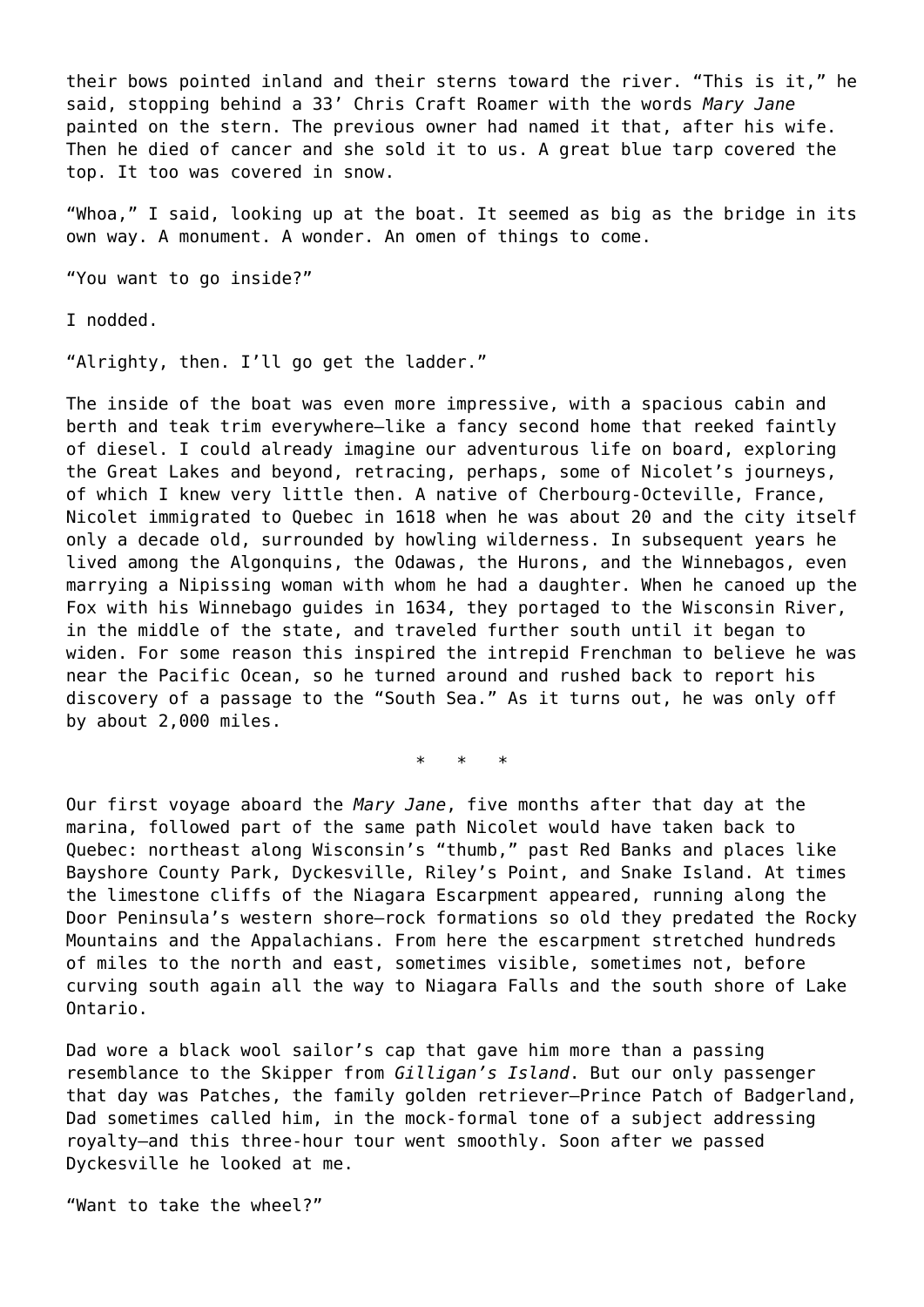"Really?"

"Of course. Just keep us pointed on this bearing"—he tapped the compass—"and your eyes on the buoys."

He stood aside and held the wheel while I crawled onto the captain's chair. I had piloted our previous boat, *The Moonlighter*, more than once, but it was smaller and lighter than the *Mary Jane*. I could *feel* the weight of this steel-hulled monster as soon as my hands touched the wheel, plowing ahead like a force of nature, a wide fan of wake spreading behind us. It took a while before I could relax at the helm, as Dad used the head and rooted around in the cabin below. I kept my eyes glued on the compass and the buoys. One time the previous summer, impatient and looking for a shortcut, Dad had taken *The Moonlighter* outside the buoys between Washington and Rock islands, off the northern tip of the peninsula. Nervously—for I knew from the nautical charts, as well as he did, that the whole area was often no more than two or three feet deep—I leaned over the edge of the boat and studied the water. Sure enough, pale, irregular shapes soon began to shimmer and form beneath the surface.

"Rocks, Dad! Rocks!" I shouted.

He cursed and pulled the throttle into reverse, but momentum carried us forward a few moments before the propellers could do their work—just long enough for the fiberglass hull to bump and shudder against a submerged boulder. Dad cursed some more. It was a delicate thing getting us out of there, and it left me with an even healthier respect for buoys, maps, and compasses—the things that get us through life without running aground.

That was quintessential Dad, though—always in a hurry, always rushing from one goal to the next. Born and raised in Omaha, Nebraska, he graduated early from high school and lied about his age to enlist in the Army, mainly so he could escape a dysfunctional family; by the age of 22 he had already served a year of active military duty, married his first wife, graduated from college, completed a master's degree, been commissioned an officer in the Army Reserve, and fathered three children—my older half-siblings—who would grow up in a dysfunctional family of their own. Soon thereafter he moved his family to Southern California, where he eventually met and married my mom. Over the years that restless drive never let up. He was constantly grading papers, writing articles and books, serving on boards, making speeches and other public appearances, looking for that next big job, that "enlarged opportunity" of which Roosevelt had spoken, but ignoring the warning signs—the premature white hair, his weight, the effects of his chain smoking. One Sunday morning in November, 1983, after our first and only season aboard the *Mary Jane*, which we never did rechristen, I found him in the living room at home, kneeling on the floor and clutching his chest, his upper body face down on the loveseat, like an anguished supplicant in prayer. The EMTs listed his cause of death as a heart attack. He had just turned 53.

\* \* \*

"Nicolet, like others we see as founders or initiators, has come to stimulate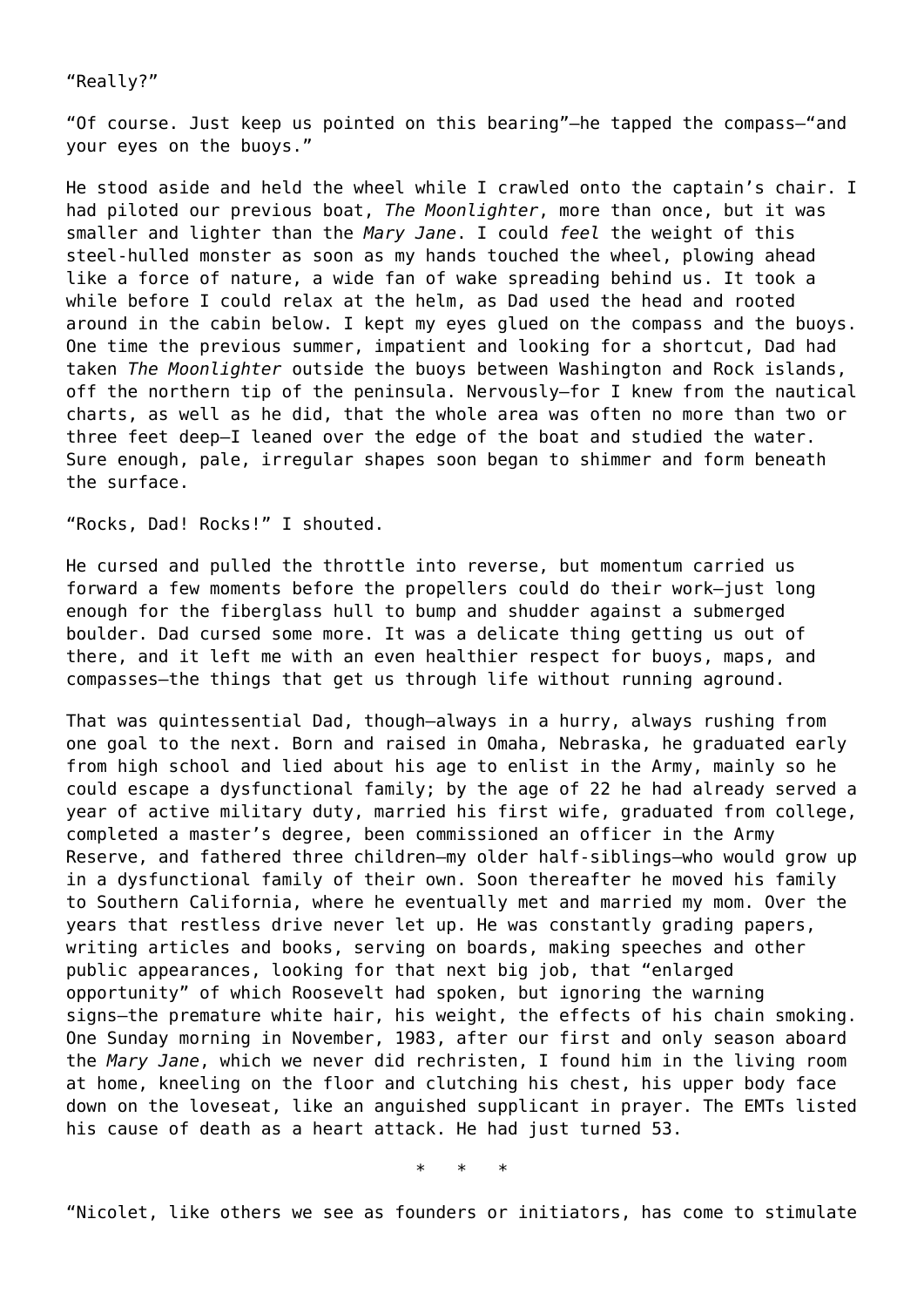ideas about what we are, or ought to be, or could be," wrote Jerrold Rodesch, one of my father's university colleagues, in the inaugural issue of *Voyageur: Historical Review of Brown County and Northeast Wisconsin*. It came out in June of 1984, the 350th anniversary of Nicolet's landing, at a time when Dad and I should have been cruising the waters of Green Bay and Lake Michigan—but the *Mary Jane* belonged to someone else now, who I could only hope fared better than her two previous owners.

I had come to see my father in much the same way others saw Nicolet, as a kind of personal founding figure. He was my earliest role model, my biological point of origin; he even once told me, as I'm sure other fathers tell their children, that I began as "a gleam" in his eye, as if he were some benevolent god. Indeed, at times he seemed to be that, or at least a minor potentate in his grand office on the top floor of the university's Cofrin Library, an imposing reddish-brown work of Brutalist architecture that loomed above the UWGB campus and the surrounding country like a modern-day fortress or abbey.

In the days and weeks after Dad died there were articles in the city newspapers, tributes in the university newsletter, dedications in books and theses, eloquent condolences on typewritten notes with fancy letterheads. The sentiments in each were invariably the same: shock and regret at his untimely passing, praise for his abilities and accomplishments, gratitude for his leadership and mentorship. The word I heard most often when other adults described him was "integrity." He was someone who didn't "suffer fools gladly"—a "dominant, imposing, and forceful man" as one colleague put it in a posthumous tribute. A man who had famously banged his fist on the table at a faculty meeting to make a point. A man who, though it sometimes infuriated them, almost everyone came around to admitting was right—and even if they didn't, they *respected* him. And though I didn't know it at the time, Dad was a graduate advisor to more students than any other professor at the university. Everyone seemed to admire him.

<span id="page-5-0"></span>But Rodesch's caution about Nicolet—that the myths surrounding him tended to obscure a "more complex and ambiguous historical significance"—could just as easily have applied to my father. $[2]$  For all the praise and all his accomplishments, and for a man whose final book was about "natural hazard risk assessment" no less, he ultimately failed to assess the hazards he posed to himself. In so doing, he failed his family as well. More than one colleague had praised his hard-work ethic and—in a tone of awe and admiration—the fact that he died at home on a Sunday, *working*. Unmentioned in any of these tributes was the fact that his 11-year-old son was the one who found him dead.

"If you're one of the few that's lost a parent so early in life, then you have gone through something that 99 percent of people your age haven't gone through," says an internet article today. It wasn't hard to sense the truth of this, even then. Inevitably, the loss of my own personal "founding figure" threw my thoughts about who I was, or ought to be, or *could* be into confusion. I was in uncharted waters without a bearing. I was angry. In those first few years after his death I lashed out at every authority figure but my mother—teachers and principals most of all. I hated junior high, which I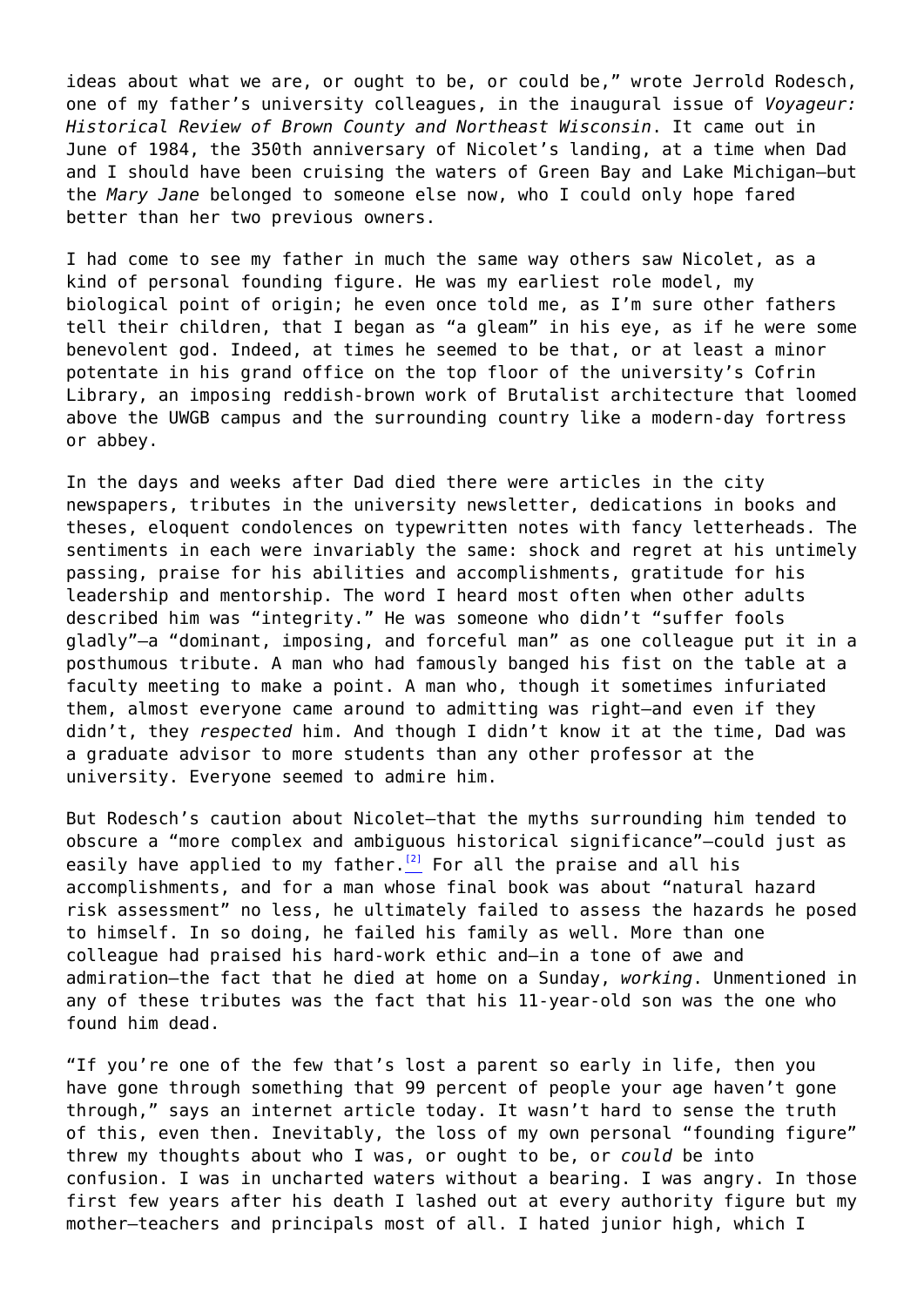started the year after Dad's death. I couldn't focus. I got in fights. I grasped at one "rebellious" fad after another—long hair, pierced ears, breakdancing, heavy metal, punk rock, skateboarding—and was so disruptive in class that I was finally suspended for a week and almost expelled.

Some of this anger I directed at Green Bay itself. I had no use for its culture of football, deer hunting, and ice fishing—all things fathers and sons did together. It felt oppressive somehow. I was only happy when I was free of it all, lost in acts of escapism like reading *Lord of the Rings*, playing *Dungeons & Dragons*, or pretending to be Indiana Jones in the woods and fields behind our house. Mom, a native Southern Californian, hated the long winters and would have moved us back to Texas, but the state's economy had collapsed after a massive drop in the price of oil. It wasn't a good time to go back.

So we stayed. Whenever pressed by teachers, principals, or other concerned parties, Mom just repeated her mantra that I was going through a phase. I'd get through it. And she was right, of course; as soon as I went to high school, my grades shot up. I stopped being a disruption in class and started writing more. I enlisted in the Army Reserve and went to basic training between my junior and senior years of high school. I even stayed in Wisconsin for college, where I studied history and philosophy and entertained dreams of being a professor myself someday. It wasn't until 1995—20 years to the month since we'd moved to Green Bay—that we finally sold the house, packed up all of our earthly belongings, and moved back to Texas.

\* \* \*

Strangely, I have no memory of ever seeing Rohrbeck's mural in the Brown County courthouse or of visiting the site of Nicolet's historic landing at Red Banks, where a bronze statue of the famous explorer once stood. Nicolet loomed large in my childhood, but in the same way that Washington or Lincoln did—as famous men I was expected to revere. After leaving Wisconsin I all but forgot about him. It's only been more recently, in my late forties, as I've watched my daughter become a teenager and grown more nostalgic about my own childhood, that I've found myself drawn to this curious Frenchman who lived more than three centuries before I did, whose bronze likeness—relocated from Red Banks to Wequiock Falls County Park in 2009—now looks down from the Niagara Escarpment upon scenery that was once so intimately familiar to me. Nicolet, like my father, was relentlessly driven, forever on the move, forever chasing after the next big thing, heedless of the risks. Both died young. And now, 35 years after that Sunday morning when I found my father's body, the truth is that one seems just as mythic, tragic, and distant a figure to me as the other—not forgotten, but somehow irrevocably lost to the past nonetheless.

I've often wondered what my life would have been like had my father lived, if even just another 10 or 20 years. Had he stayed at the university, which seems likely, the trajectory of my life would have been different. I would not have had any reason to move to Austin, where I met my wife and where my daughter was born. It's difficult to imagine that I would have had the same jobs and opportunities I did that led me to where I am today, in the Virginia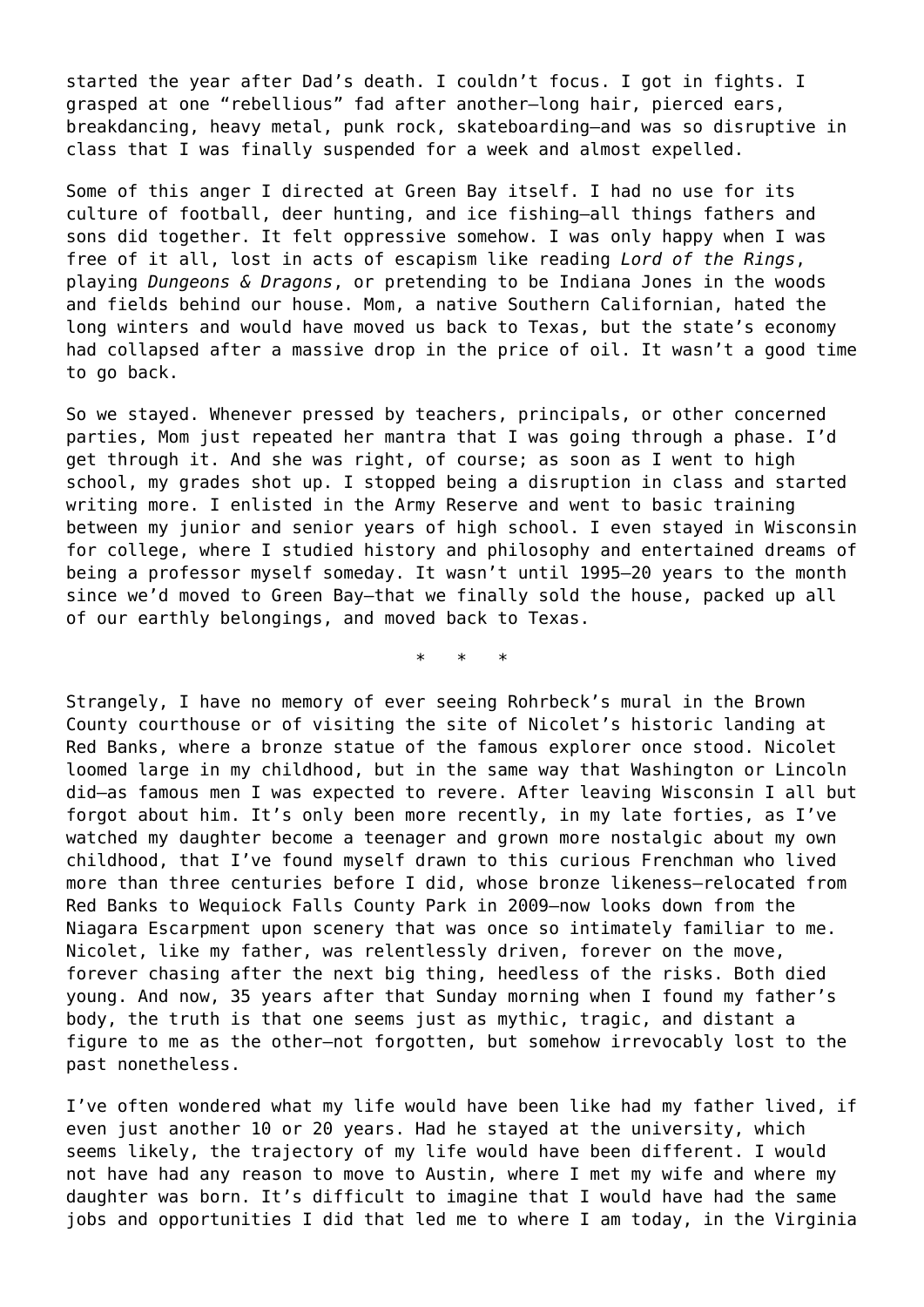suburbs of Washington, D.C., working for the federal government. I'm not even sure I would have been the same *person* I became, had he lived. Instead of a dead father I idolized and *idealized* for many years, as those eulogies and tributes did in the days and weeks after his death, I would have had to deal with a real father—a flawed creature of flesh and blood, with his own biases and opinions and sometimes oversized ego, who even in life could often be distant. We might have clashed, as many sons and fathers do. He might not have approved of my friends, my choices, my interests. I might even have grown to resent him. There is no reason to assume all of this would have come to pass, of course, but I'm certain our relationship would not always have been an easy, amiable one. Something tells me that for all the pain his death may have caused us, and for all the times I would have liked to have had a father in my life, even now, my father's death was, in some perverse way, a *gift*—an opportunity to chart my own course in life, always mindful of its fleeting nature and the need to savor every moment of it as if it were my last—a final lesson and handoff of the wheel while he retreated below deck, never to return.

My true point of origin.

\* \* \*

When Dad and I completed our voyage that day in the summer of 1983, we docked at a little marina called *The Moorings*, where we had stayed the previous few summers aboard *The Moonlighter*. It was in a sheltered cove called Sawyer Harbor, at the western edge of Sturgeon Bay-the crease in Wisconsin's thumb, which cuts the peninsula in half. As soon as Dad disappeared into the marina's bar and restaurant with the other men, I went back to the *Mary Jane*, retrieved a pair of oars from the boat's cabin, untied our fiberglass dinghy from the boat, and dropped it in the water. I put the oars in and climbed aboard. It didn't take much effort to coax Patches along for the ride. He remembered the routine and crawled in after me, wagging his tail.

I rowed us away from the marina, past a cluster of sailboats moored in the center of the harbor, all the way to Potawatomi State Park on the far shore, where a thick forest of hemlock, sugar maple, aspen, birch, and beech covered a steep hill rising above us. I pulled the dinghy into the woods and hid it from sight, like an Indian of old, then led Patches up a precarious trail around a series of small limestone cliffs—another part of the Niagara Escarpment. Once the cliffs were behind us and the ground level again, we came to the edge of a parking lot and a 75-foot observation tower. While Patches waited below, occasionally letting out a single, mournful bark, I climbed the wooden stairs from one level to the next, passing a few tourists coming down, one cautious step at a time, holding the rails tight. I pretended not to notice the tower's subtle movements, the way it seemed to sway and creak in the breeze, or my unnerving distance from the ground. When at last I emerged on top, with only blue sky above, I had to fight waves of vertigo just to approach the rail standing, rather than on my hands and knees.

It was worth the effort. Here, above the treetops and 225 feet above the water, was a view unlike any other. Below was the harbor and the marina, so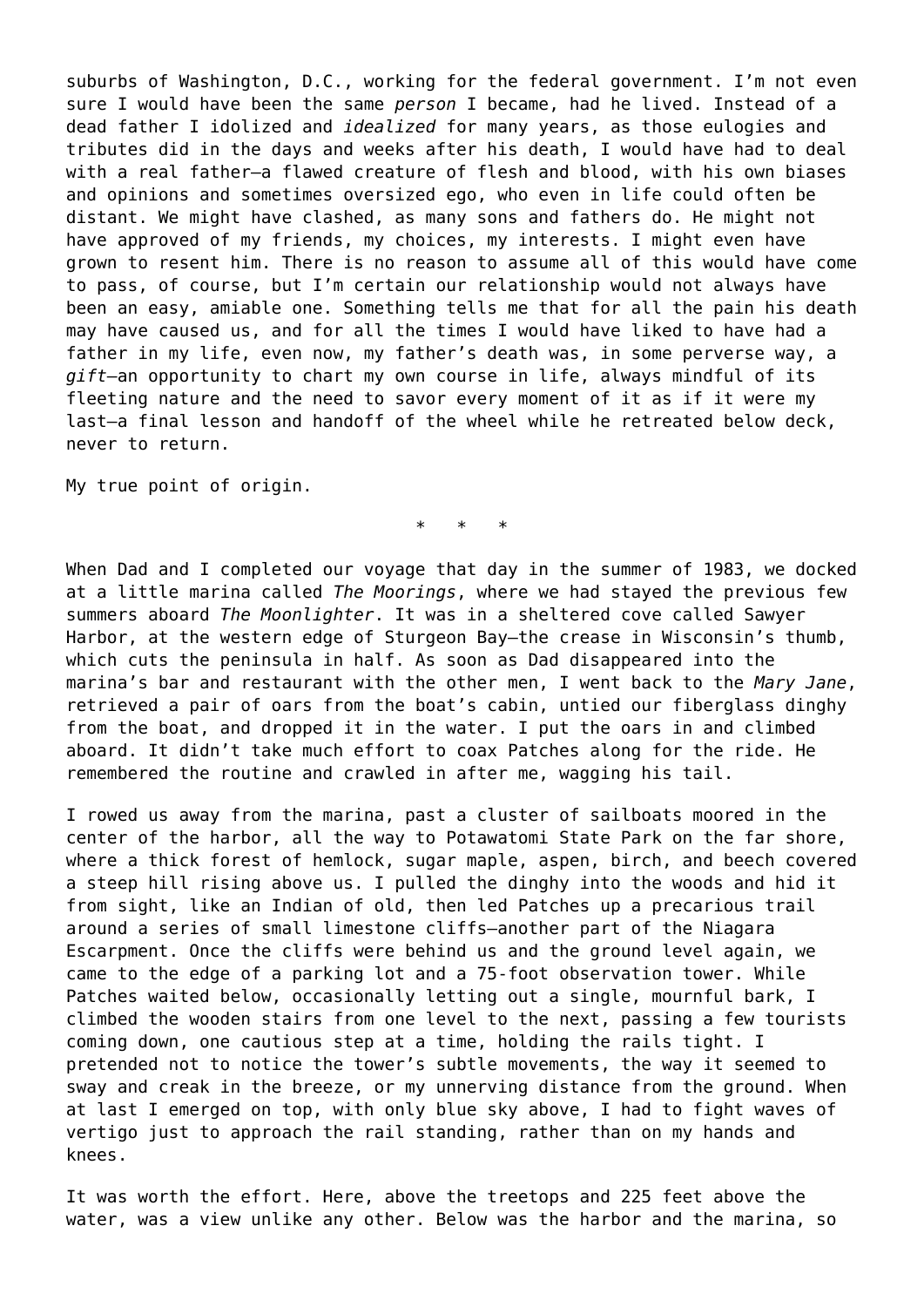small the people there were barely visible. Beyond was *La Baie Verte*, the Bay of Green Bay, so wide the western shore could not be seen. To the east was the rest of Sturgeon Bay and, somewhere beyond sight, Lake Michigan—as vast and restless as the sea. Nicolet, when he returned to Quebec, would have crossed the northern portion of that great lake and passed through the Straits of Mackinac into Lake Huron, and from there to Lakes Erie and Ontario, past the great roaring cataract of Niagara Falls, and eventually down the St. Lawrence River to Montreal and Quebec City. In 1642, just eight years after his landing at Red Banks, he drowned in that same river when his boat capsized in a sudden storm.

Incredible though it seems, he had never learned how to swim.



<span id="page-8-0"></span> $\frac{11}{2}$  Now known as the Leo Frigo Memorial Bridge, after the former president of the Frigo Cheese Corporation and founder of Paul's Pantry, one of the nation's largest programs for feeding the hungry.

<span id="page-8-1"></span> $^{[2]}$  $^{[2]}$  $^{[2]}$  Rodesch was referring, among other things, to the fact that Nicolet left no written records of his travels and that he was a loyal servant of the Catholic Church and Royal France, whose interests diverged somewhat from those ascribed to Nicolet by FDR and others.